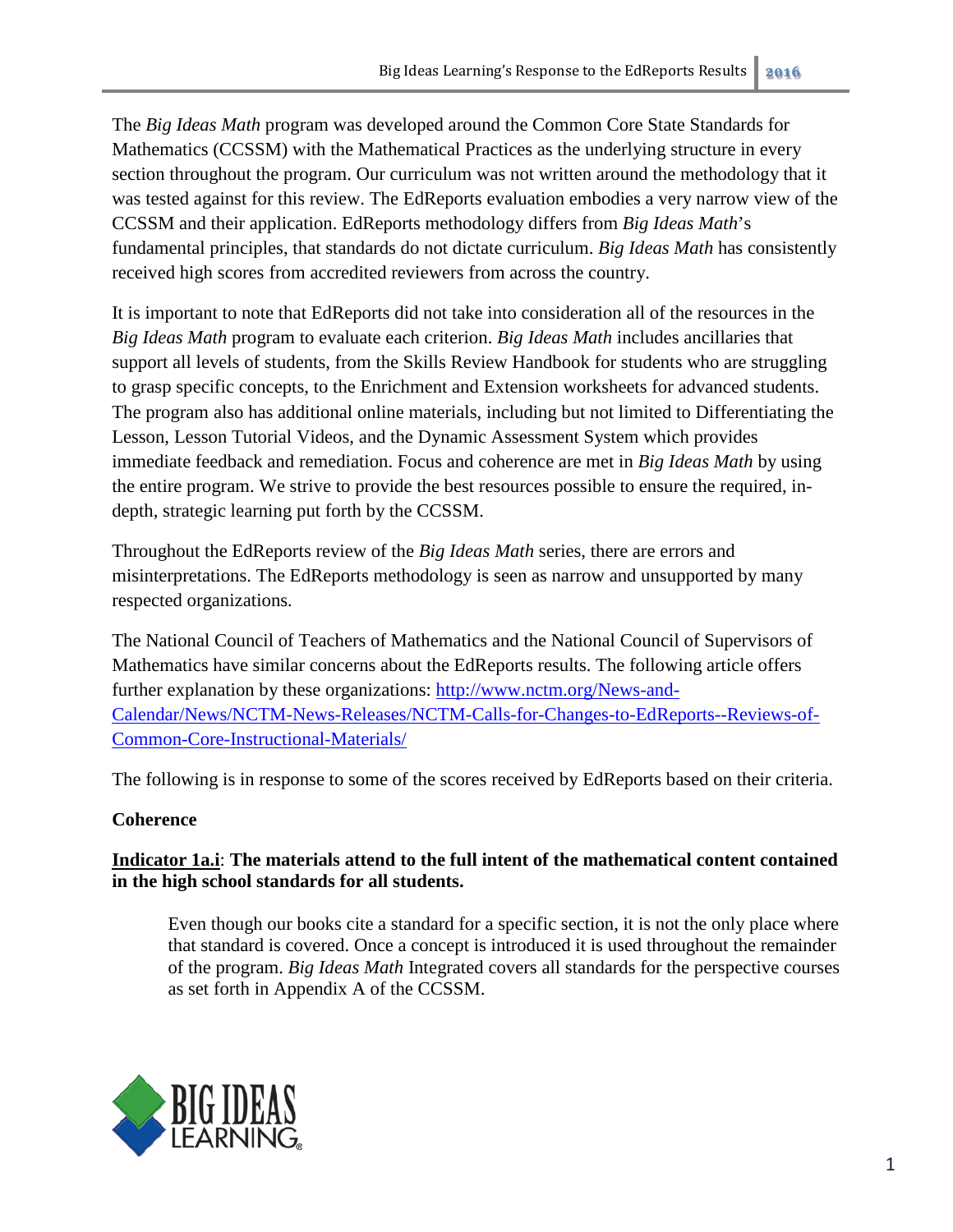Taking into consideration that the standards cited in the Student and Teaching Editions are not the only standards covered for a particular section and that sections cited are not the only place that specific standards are covered, the *Big Ideas Math* program meets every expectation for this criterion. The Common Core Standards are covered throughout our program and attend to the full intent of the mathematical content contained in the high school standards for all students.

# **Indicator 1a.ii: The materials attend to the full intent of the modeling process when applied to the modeling standards.**

We would like to completely disagree with EdReports' conclusion for this criterion. The EdReports evaluation missed key examples of the modeling standards. Every lesson in the *Big Ideas Math* program incorporates real-life situations into the content and encourages students to use the modeling principles set forth by the CCSSM.

The examples called out in the EdReports review do not define the modeling process as it is used throughout the entire *Big Ideas Math* program. *Big Ideas Math* was written to accommodate every level of learner which includes students who need extra prompts and information to meet this standard. By including this extra information in some areas of the *Big Ideas Math* series, struggling students are given the opportunity to build their abilities to use and extend the modeling process to real-life situations. *Big Ideas Math* has many examples of modeling throughout the program that are provided to help students understand the modeling process. Many of the Performance Tasks, Examples, and Explorations attend to the full meaning and intent of the modeling process.

## **Indicator 1b.ii: The materials, when used as designed, allow students to fully learn each standard.**

Stepped out examples in the Dynamic Classroom and Whiteboard Lessons allow students the opportunity to derive equations, formulas, and proofs with the appropriate level of guidance from their teacher. Having a stepped out example in the textbook also prevents students who miss a class from falling behind by assisting them with the derivation of the equation or formula. The *Big Ideas Math* program strives to fit the needs of every student and does so by providing multiple platforms for teachers and students to use to explore and learn mathematics in a way that makes sense to them individually.

Many of the examples called out by EdReports do not state that the standards are not fully met. For example, their argument for N.RN.3 simply states that there are missed opportunities to incorporate this standard into two exercises. This does not prove that students are not given the opportunity to fully learn this standard. Students use this standard throughout Section 4.1 of Integrated II and the remainder of the *Big Ideas Math* program.

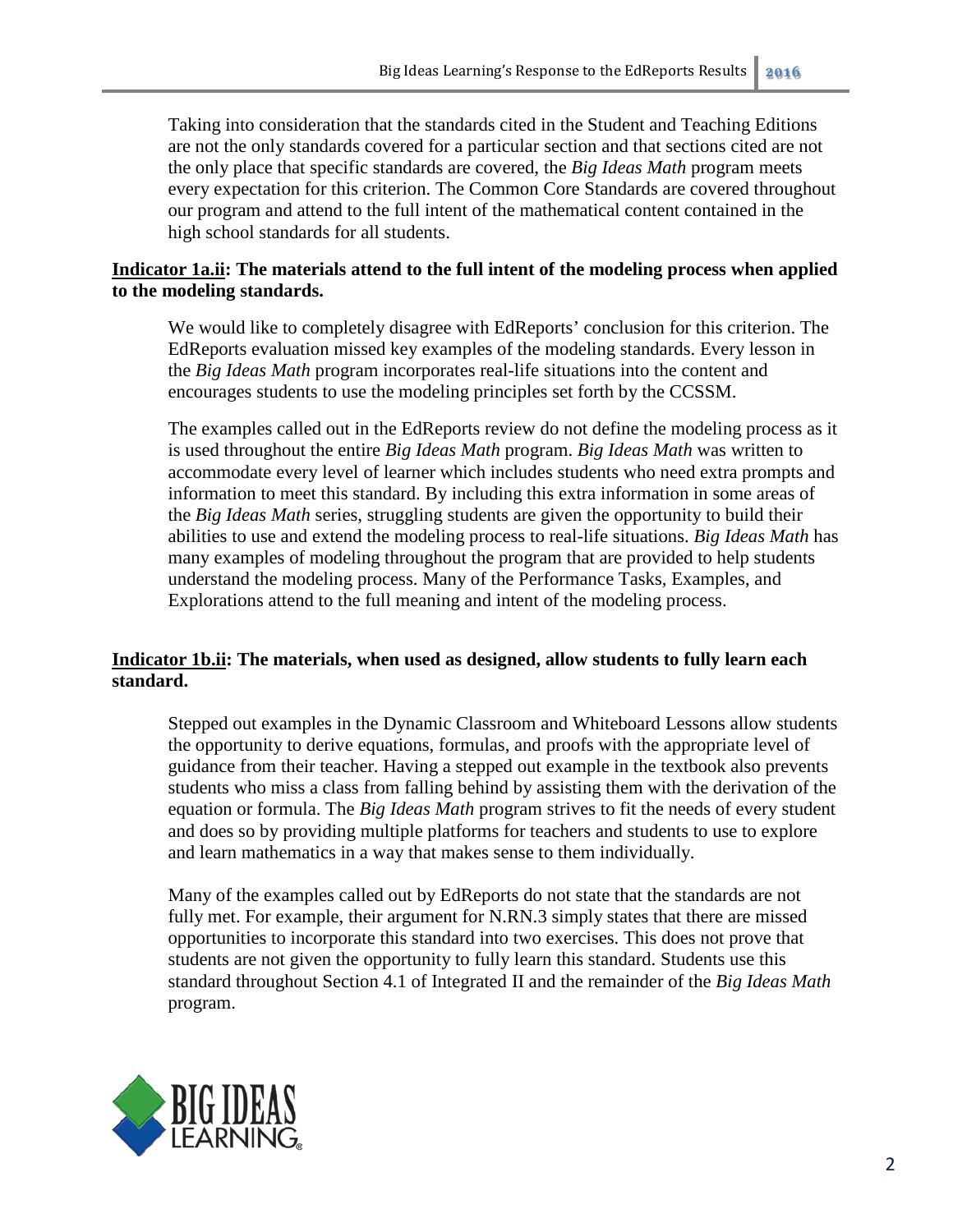## **Indicator 1c: The materials require students to engage in mathematics at a level of sophistication appropriate to high school.**

Using integers throughout the *Big Ideas Math* program is not a downfall. Students should already have the knowledge base to work with decimals and fractions from earlier grade levels. It is not the focus of the Common Core High School Standards to have students work in-depth with complicated numbers. By using integers in many of the examples throughout the textbook, students are able to focus on the new concepts they are learning in a clear and concise way.

It is worth mentioning that many of the resources that accompany the *Big Ideas Math* program are editable. This gives teachers the ability to include more complex questions if they feel the need.

## **Indicator 1d**: **The materials are mathematically coherent and make meaningful connections in a single course and throughout the series, where appropriate and where required by the Standards.**

The Scaffolding in the Classroom, Chapter Summaries, Maintaining Mathematical Proficiency, Vocabulary Review, and Section Overviews presented in the Teaching Edition fully outline the connections between content throughout the *Big Ideas Math* series. This includes citing previously learned content and connecting it to the concepts being presented in the lessons. The What Your Students Have Learned sections at the beginning of every chapter do not cite specific standards, but instead help connect the content in a meaningful way that teachers can easily understand.

Concepts are built upon and connected to new material throughout the *Big Ideas Math* series where appropriate and were required by the standards. This is done in several ways from the Explorations to the Exercises.

# **Indicator 1e**: **The materials explicitly identify and build on knowledge from Grades 6-8 to the High School Standards.**

Most of the examples supplied by EdReports include material that is present and built upon as intended in the standards, but simply lack standard citations. The What Your Students Have Learned sections at the beginning of every chapter do not cite specific standards, but instead help connect the content in a meaningful way that teachers can easily understand. The *Big Ideas Math* series puts the main focus on the important gradelevel content more than calling out specific below-grade-level standards. The Progression Benchmark tests available in the DAS can help teachers identify specific standards that students are struggling with more than citations in a textbook.